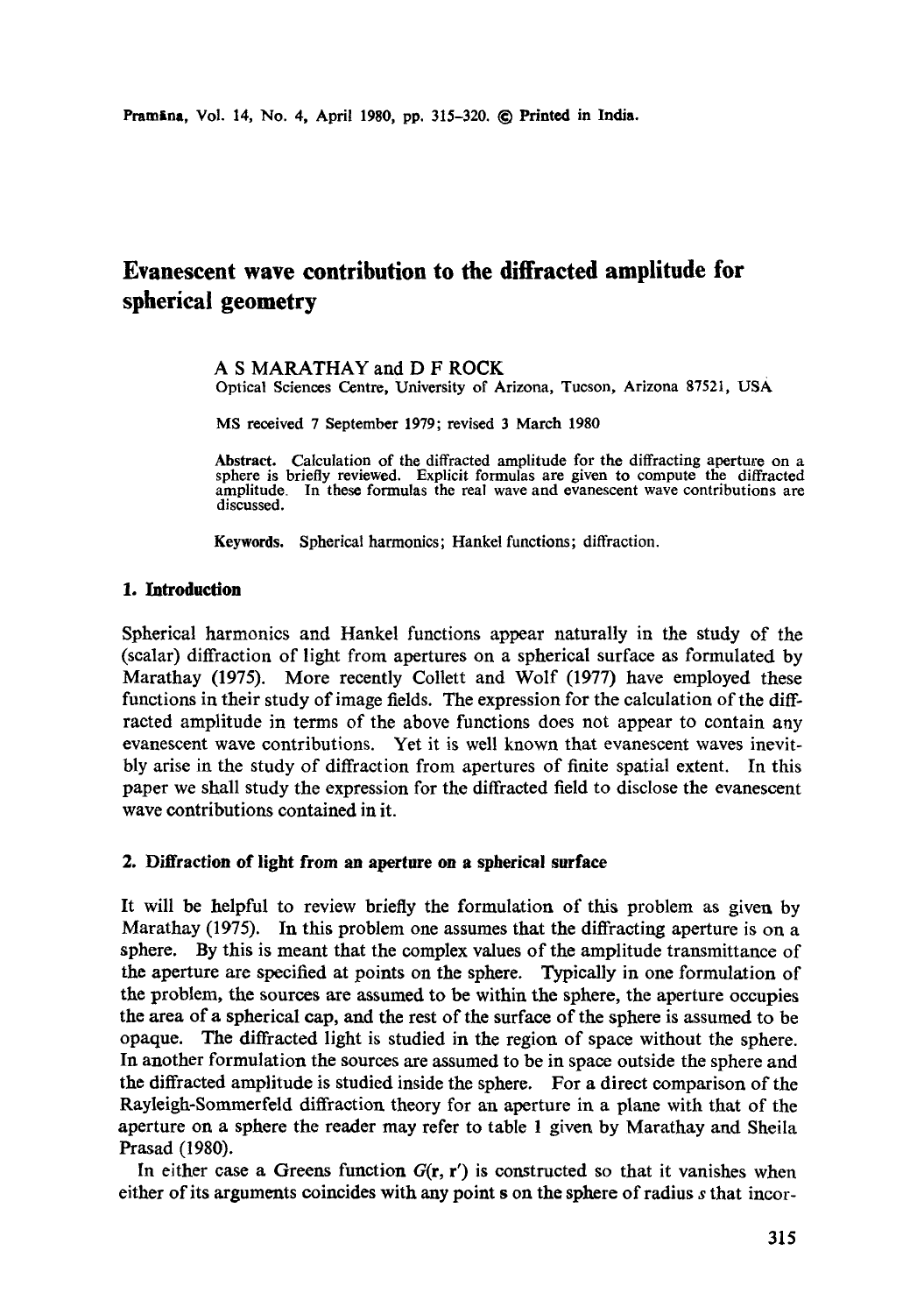# 316 *A S Marathay and D F Rock*

porates the aperture  $\mathcal A$ . This Greens function is the modified form of the primitive Greens function  $G_0$ , which like G fulfils

$$
(\nabla'^2 + k^2) G_0(\mathbf{r}, \mathbf{r}') = -\delta(\mathbf{r} - \mathbf{r}'),
$$

where the prime on the del-operator indicates differentiation with respect to the primed variable. A similar equation holds for the unprimed variable.

We begin with the eigenfunction expansion of  $G_0(r, r')$  in the form

$$
G_0(\mathbf{r}, \mathbf{r}') = \begin{cases} i k \sum_{l=0}^{\infty} j_l \ (kr) \ h_l^{(1)} \ (kr') \sum_{m=-l}^{l} Y_l^m(\theta, \phi) \ Y_l^{m*}(\theta', \phi'), r < r' \\ i k \sum_{l=0}^{\infty} j_l \ (kr') \ h_l^{(1)} \ (kr) \sum_{m=-l}^{l} Y_l^m(\theta, \phi) \ Y_l^{m*}(\theta', \phi'), r > r'. \end{cases}
$$

To this we add a solution of the homogeneous equation, namely,

$$
(\nabla'^2 + k^2) \psi_H(\mathbf{r}_{im}, \mathbf{r}') = 0.
$$

This solution  $\psi_H$  is chosen so that the modified function G fulfils the boundary condition with respect to the sphere of radius s mentioned above. In this way we find,

$$
G(\mathbf{r}, \mathbf{r}') = ik \sum_{l=0}^{\infty} \frac{h_1^{(1)}(kr)}{h_1^{(1)}(ks)} [j_l (kr') h_1^{(1)}(ks) - j_l (ks) h_1^{(1)}(kr')]
$$
  
 
$$
\times \sum_{m=-l}^{l} Y_l^{m} (\theta, \phi) Y_l^{m*} (\theta', \phi'),
$$

which clearly vanishes when r'=s. We wish to find the wave amplitude  $\psi(\mathbf{r})$  at the point of observation r in figure 1. It shows a cross-section in the  $x-z$  plane of the sphere of radius  $s$  containing the aperture  $\mathcal{A}$ .

The point of observation  $r$  is enclosed by the surface S. The surface S is made up of three parts  $S_1$ ,  $S_2$ , and  $S_3$ , as shown in figure 1. The part  $S_1$  is a sphere of radius s,



Figure 1. Construction of the closed surface  $S$  for the surface integral. It is made up of the sphere  $S_1$  of radius s, the cylinder  $S_2$  of vanishingly small radius, and the sphere  $S_3$  of radius  $R_3$ .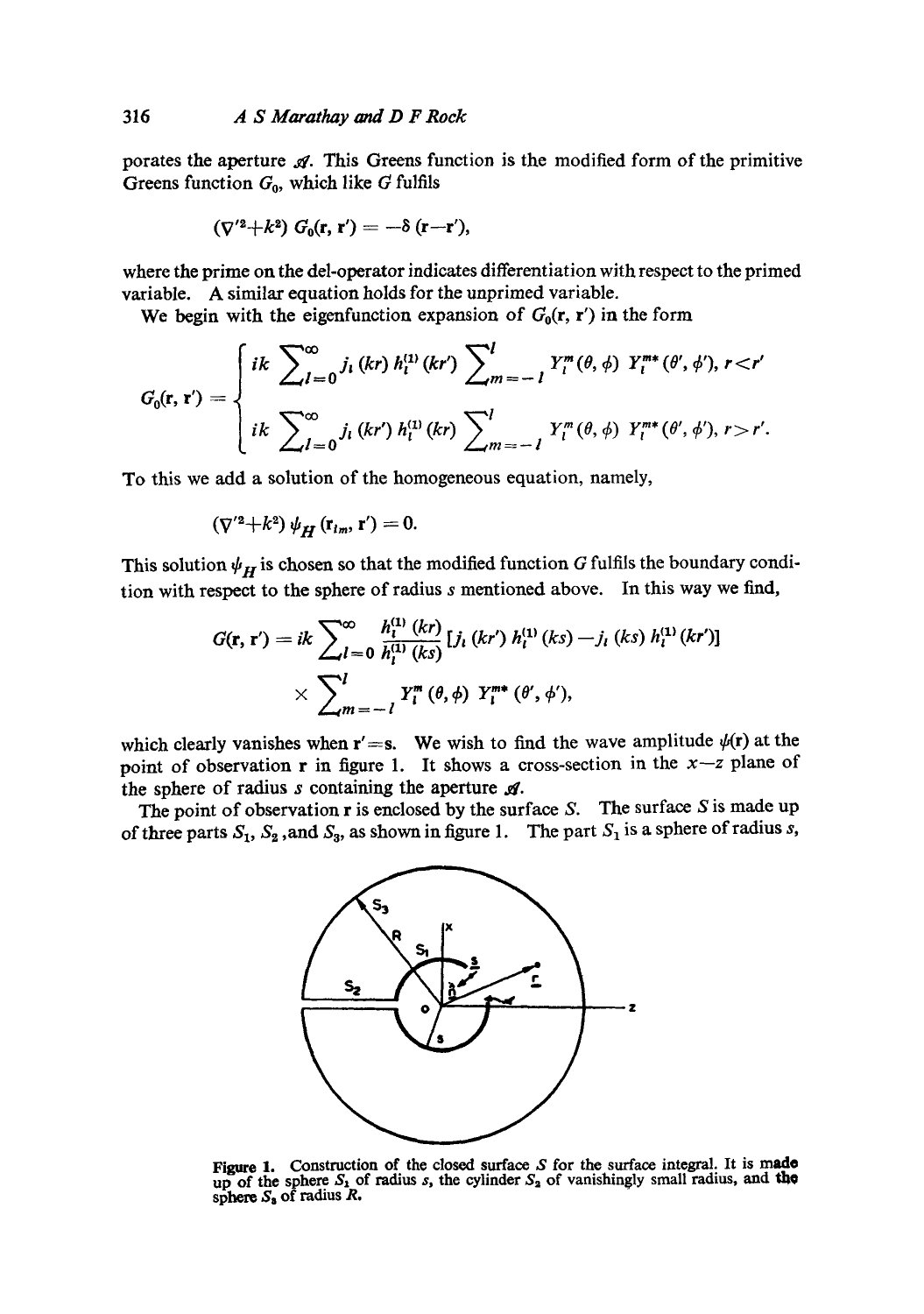which contains the aperture  $\mathcal{A}$ . The part  $S_3$  is a sphere of radius R concentric with  $S_1$ about the origin 0. These two spheres are connected by a cylindrical surface  $S_2$  of vanishingly small radius. The contribution to the surface integral from the cylinder  $S<sub>2</sub>$  will go to zero when the radius of the cylinder is made vanishingly small. The contribution from the sphere  $S_3$  will be zero when  $R \rightarrow \infty$ , owing to the Sommerfeld radiation condition. Thus we are left with only the contribution of the sphere  $S_1$ of radius s, which leads to

$$
\psi(\mathbf{r}) = -\int \int \psi_{\mathcal{A}}(s) \, \frac{\partial G(\mathbf{r}, s)}{\partial n} s^2 \, d\Omega_s.
$$

 $\sim$  $\sim$ 

In this integral,  $s^2 d\Omega_s$  is the area element on the sphere with the element of the solid angle  $d\Omega_s$  = sin  $\theta_s$   $d\theta_s$   $d\phi_s$ , where  $\theta_s$  and  $\phi_s$  are the polar angles of the point s on  $S_1$ . In this equation we have made use of the fact that G vanishes on  $S_1$ . We will adopt the Kirchhoff-type boundary conditions and ask for the amplitude  $\psi$  to be zero on  $S_1$ outside the aperture  $\mathcal{A}$ , thereby limiting the integral to the area of the aperture  $\mathcal{A}$ . The unit normal  $\hat{n}$  at s must point out of the volume enclosed by the surface S. That is, as shown in figure 1,  $\hat{n}$  points from s toward the origin 0.

The normal derivative evaluated on this sphere is given by,

$$
\partial G(\mathbf{r}, \mathbf{s})/\partial n = -\frac{1}{s^2} \sum_{l=0}^{\infty} [h_l^{(1)}(kr)/h_l^{(1)}(ks)]
$$
  
 
$$
\times \sum_{m=-l}^{l} Y_l^{m}(\theta, \phi) Y_l^{m*}(\theta_s, \phi_s).
$$
 (1)

This expression has to be used to calculate the diffracted amplitude denoted by  $\psi(\mathbf{r})$  or  $\psi(r, \theta, \phi)$ . The Laplace expansion of this amplitude reads,

$$
\psi(r, \theta, \phi) = \sum_{l=0}^{\infty} \sum_{m=-l}^{l} \psi_{lm}(r) Y_l^m(\theta, \phi).
$$
 (2)

The relationship of the Laplace coefficients,  $\psi_{lm}(r)$ , of the diffracted amplitude to those of the aperture distribution,  $\psi_{lm}^{\mathscr{A}}(s)$ , on the sphere of radius s is found by using (1);

$$
\psi_{lm}(r)=\psi_{lm}^{\mathscr{A}}(s) T_l(r,s),
$$

where 
$$
T_i(r, s) = h_i^{(1)}(kr)/h_i^{(1)}(ks).
$$
 (3)

The function  $T<sub>l</sub>$  may be referred to as the transfer function of free space for spherical geometry.

The diffracted amplitude on the sphere of radius  $r$  is then described by,

$$
\psi(r, \theta, \phi) = \sum_{l=0}^{\infty} [h_1^{(1)} (kr) / h_1^{(1)} (ks)] \sum_{m=-l}^{l} \psi_{lm}^{\mathscr{A}}(s) Y_l^m(\theta, \phi). \tag{4}
$$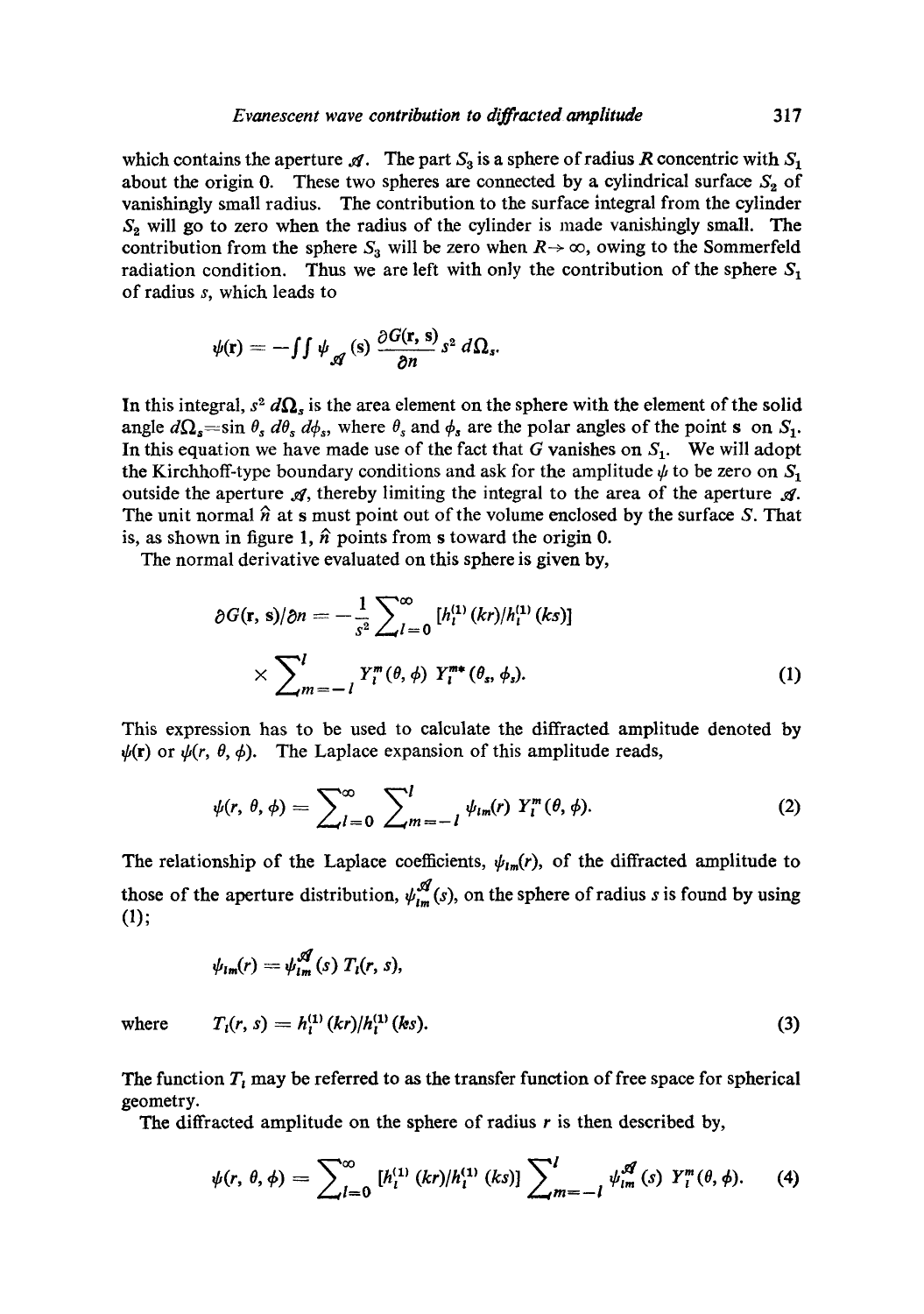# 318 *A S Marathay and D F Rock*

In this equation  $\psi_{lm}^{\mathscr{A}}(s)$  contains the information about the complex transmittance of the aperture on the sphere and the incident amplitude. We have to study this expression for the evanescent contributions for the case  $r > s$ .

### **3. Calculation of the diffracted amplitude**

The spherical Hankel functions that depend on the radius vector  $r$  or  $s$  are related to the Hankel functions of half integer order by,

$$
h_l^{(1)}(kr) = (\pi/2kr)^{1/2} H_{l+(1/2)}^{(1)}(kr). \tag{5}
$$

In optics,  $kr \sim 10$ <sup>7</sup>, when the radial distance r is of the order of one meter. For large arguments, the behaviour of the Hankel functions changes according to whether the index *l* is less than or greater than the argument. For large *l* we may neglect the  $(\frac{1}{2})$ in (5). The behaviour of the Hankel functions for large arguments and large I has been studied by Debye and Watson. A lucid description of the mathematics for deriving these formulas is given by Sommerfeld (1964). The Debye formula for  $l < \rho$  is

$$
H_1^{(1)}(\rho) = (2/\pi \rho \sin \alpha)^{1/2} \exp [ + i\rho (\sin \alpha - \alpha \cos \alpha) - i (\pi/4)], \qquad (6)
$$

where the parameter a is defined by  $l = \rho \cos \alpha$ . For the index  $l > \rho$  the Debye formula is

$$
H_1^{(1)}(\rho)=(2/\pi\rho\sinh\alpha)^{1/2}\exp\left[+\rho\left(\alpha\cosh\alpha-\sinh\alpha\right)-i\left(\pi/2\right)\right],\quad (7)
$$

where we have put  $l = \rho \cosh \alpha$ . It is easy to establish that the exponent is positive. The Hankel function increases without bounds for increasing I.

In the diffraction problem we encounter the ratio of the spherical Hankel functions, namely the transfer function,

$$
T_{l}(r,s) = h_{l}^{(1)}(kr)/h_{l}^{(1)}(ks).
$$
\n(8)

This ratio may be studied by using the Debye formulas for the following cases:

for  $l < ks < kr$ ,

$$
T_i(r, s) = (s/r) (\sin \alpha_s / \sin \alpha_r)^{1/2} \exp \left\{ + ik \left[ r (\sin \alpha_r - \alpha_r \cos \alpha_r) - s (\sin \alpha_s - \alpha_s \cos \alpha_s) \right] \right\}.
$$
 (9)

for  $ks < l < kr$ ,

$$
T_i(r, s) = (s/r) (\sinh a_s / \sin a_r)^{1/2} \exp [ikr (\sin a_r - a_r \cos a_r) -
$$
  

$$
ks (a_s \cosh a_s - \sinh a_s) + i(\pi/4)],
$$
 (10)

and for  $ks < kr < l$ ,

$$
T_t(r, s) = (s/r) (\sinh a_s/\sinh a_r)^{1/2} \exp [+kr (a_r \cosh a_r - \sinh a_r) -
$$
  

$$
ks (a_s \cosh a_s - \sinh a_s)].
$$
 (11)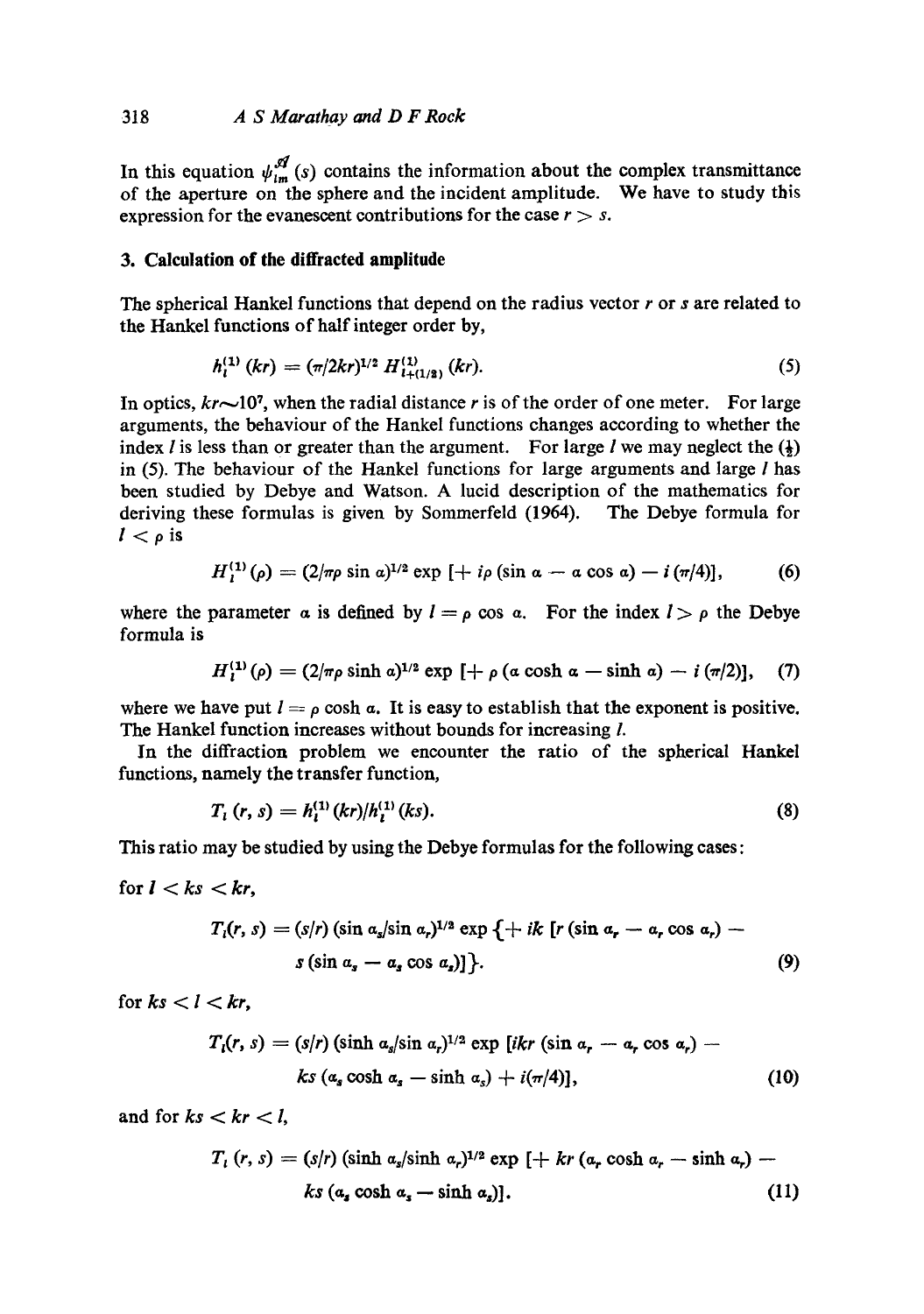In the first case,  $l < ks < kr$ , the ratio  $T_l$  is purely oscillatory. By studying the exponents of the other two cases with their respective conditions it is easy to establish that they all exhibit a decaying exponential behaviour; that is, they are evanescent.

Owing to the denominators (sin  $a$ )<sup>1/2</sup> and (sinh  $a$ )<sup>1/2</sup> the Debye formulas fail when  $\alpha$  is close to zero; that is, when the index l is on the same order of magnitude as the argument  $\rho$ . In this situation the Watson formulas are useful. Without going into the details we note that for  $l \leq \rho$  the Hankel function is oscillatory. For  $l > \rho$  but not too large compared to  $\rho$ , that is when  $\alpha$  is small, the behaviour of the Hankel function is dominated by  $\exp \left[ + l(a - \tanh a - \frac{1}{3} \tanh^3 a) \right]$ . This exponent is positive. As before the ratio  $T_t$  will be oscillatory for  $1 \leq \rho$  and will decay exponentially for  $l > \rho$ .

Finally for the special case of the index l equal to the argument,  $l=p$ , Watson's formula yields,

$$
H_{\rho}^{(1)}(\rho) = \frac{2}{\Gamma(2/3)} (2/9\rho)^{1/3} \exp(-i\pi/3).
$$
 (12)

By using this expression the following two special cases are obtained: for,  $l=ks < kr$ ,

$$
T_{i}(r, s) = \frac{\Gamma(2/3)}{r} (s/2\pi k \sin \alpha_{r})^{1/2} (9ks/2)^{1/3}
$$

$$
\exp\left[ + ikr (\sin \alpha_{r} - \alpha_{r} \cos \alpha_{r}) + i\frac{\pi}{12} \right],
$$
(13)

which is oscillatory and for  $ks < kr = l$ ,

$$
T_{t}(r,s) = \frac{s}{\Gamma(2/3)} (2\pi k \sin \alpha_{s}/r)^{1/2} (2/9kr)^{1/3}
$$
  
exp  $\left[ -ks \left( \alpha_{s} \cosh \alpha_{s} - \sinh \alpha_{s} \right) + i \frac{\pi}{6} \right],$  (14)

which decays exponentially.

# **4. Conclusions**

We conclude that for  $s < r$ , the expression for the diffracted amplitude of (4) and the normal derivative of the Greens function of (1) contain evanescent terms. These terms have the index I greater than the argument *ks,* which is itself very large for optical diffraction. The formulas given in this paper for different situations are useful in the calculation of the diffracted amplitude for the case of spherical geometry.